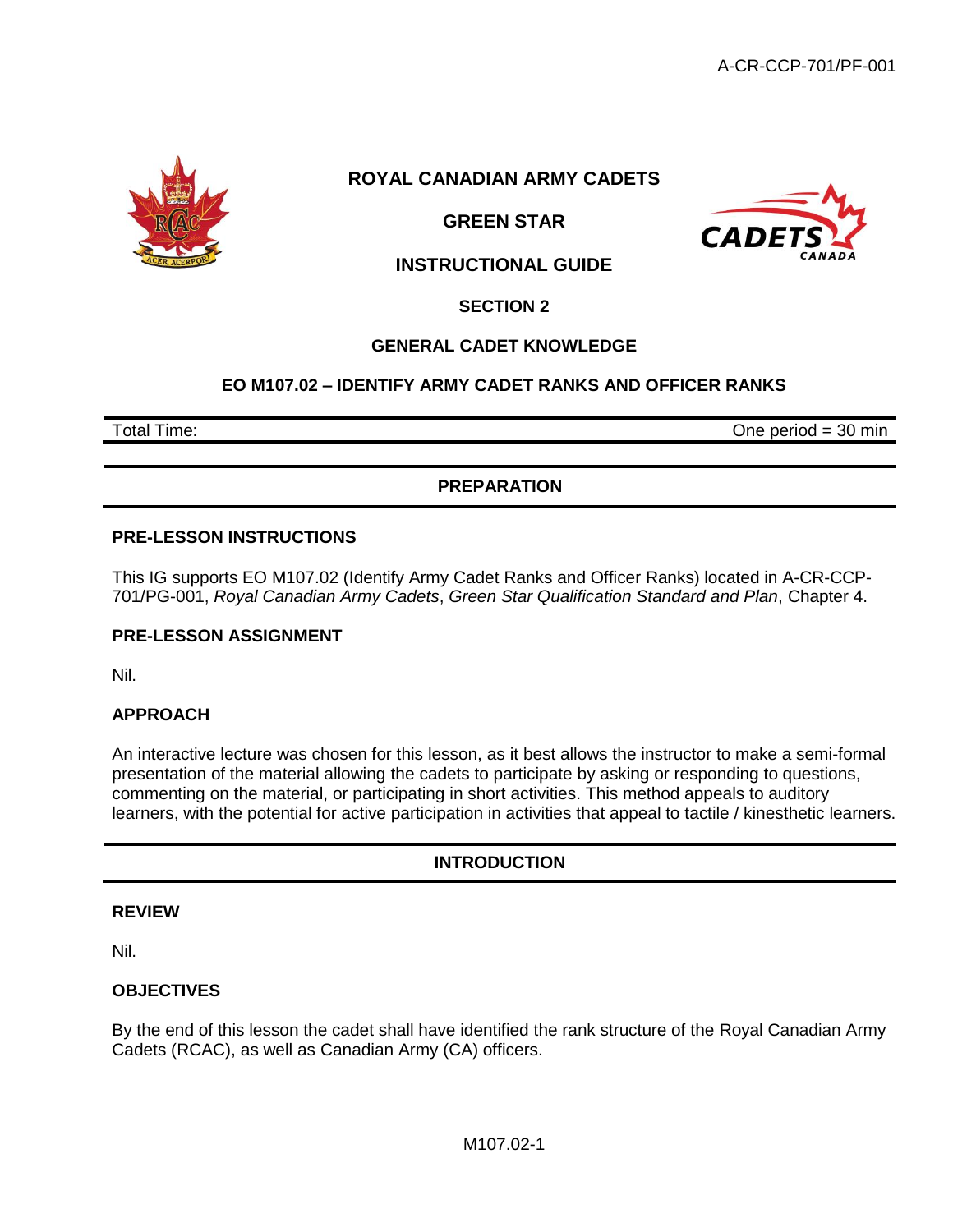### **IMPORTANCE**

Ranks within the Canadian Armed Forces (CAF) signify the people's positions within the hierarchical structure. As an individual is given more responsibility and authority they are promoted within the organization. The formal rank structure within the CAF is essential for the passing of orders in operations, the maintenance of good order and discipline and ensures the clarity of command. Recognizing cadet ranks as well as CAF ranks will allow cadets to properly interact with others.

### **Teaching Point 1 Explain the structure and rank insignia of the RCAC.**

Time: 10 min Method: Interactive Lecture Communication of the Method: Interactive Lecture

### **CADET RANKS**

RCAC have the same rank titles and insignia as non-commissioned members (NCMs) of the CA.

The gold arrows are referred to as "chevrons". The more chevrons, the higher the seniority of the individual. These chevrons are worn on the upper arm, on the right sleeve of the cadet tunic.



The "Tudor" crown represents the rank of warrant officer (WO). The "Tudor" crown surrounded by a laurel wreath represents the rank of master warrant officer (MWO). The Canadian Coat of Arms represents the rank of chief warrant officer (CWO). These ranks are worn low on the sleeve of the right arm of the cadet tunic:

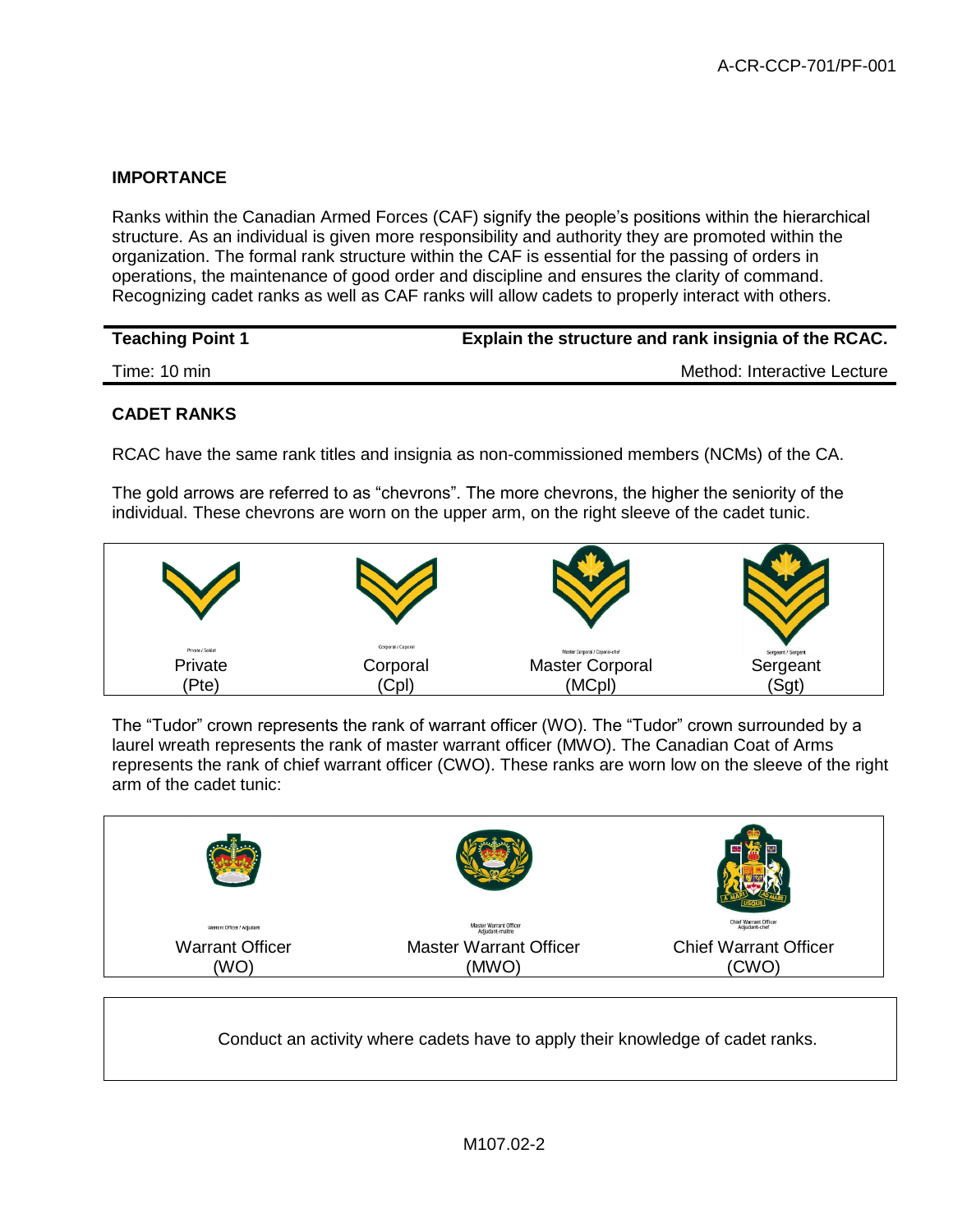

Corps affiliated with engineer regiments use the term **"sapper"** to designate a Pte. Corps affiliated with armoured regiments use the term "**trooper**" to designate Pte. Corps affiliated with the guard regiments use the term "**guardsman**" to designate Pte.

In cadet corps affiliated with artillery regiments, the following terms are used: "**Gunner**" designates Pte; "**Bombardier**" designates Cpl; and "**Master Bombardier**" designates MCpl.

### **CONFIRMATION OF TEACHING POINT 1**

### **QUESTIONS:**

- Q1. Which is more senior, the rank of MCpl or Cpl?
- Q2. Describe the MWO rank badge.
- Q3. What other names may be utilized to denote the rank of Pte?

### **ANTICIPATED ANSWERS:**

- A1. MCpl.
- A2. Tudor crown surround by a laurel wreath.
- A3. Gunner, guardsman, trooper, or sapper.

**Teaching Point 2 Explain the officer structure and rank insignia of the CA.**

Time: 15 min Method: Interactive Lecture

### **OFFICER RANKS ACROSS THE WORLD**

Army officer rank convention across the nations of the world is not directly connected with the Queen or Britain. Army rank for officers across the world is based on international customary practice of wearing the system of stars and crowns. The **star** (as seen in Figure 1) is the subordinate symbol and the **crown** (as seen in Figures 2 and 3) is the national / superior symbol.

For general officers, the **baton** and **sword** are featured, symbolizing the authority and power.

Almost all armies use the same rank insignia for officers for ready identification on the battlefield.

The use of rank badges goes back to 1762 when France adopted the use of rank identifiers. This practice was expanded to Spain and England in 1768. In Canada, the use goes back officially to 1810. It was standardized by Order in 1903.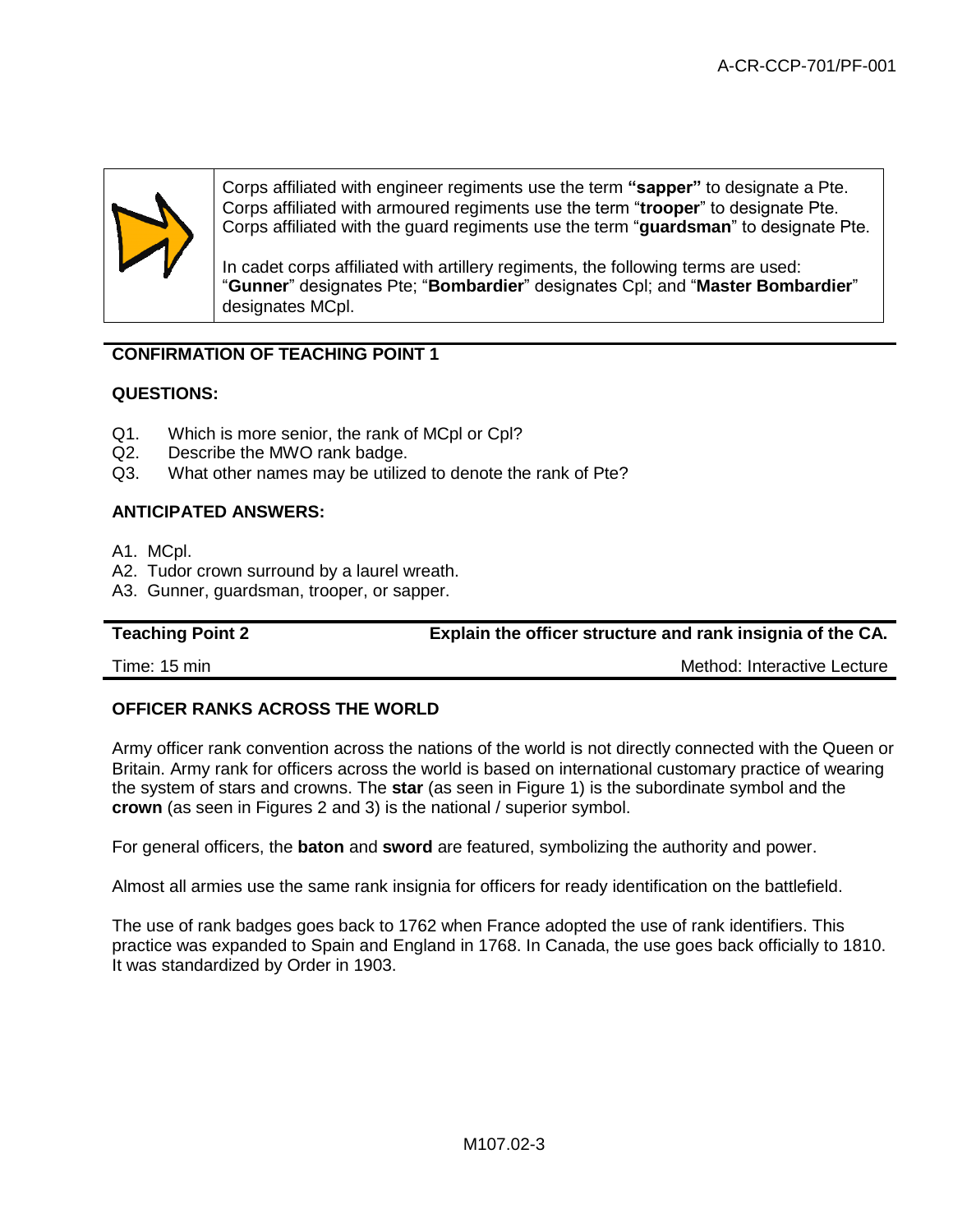# **International Army Convention**



Figure 1 – Army Captain Rank Across the World

Note. From "*Stars and Crowns*", Canadian Army Update to the CDS, 04 Sep 13.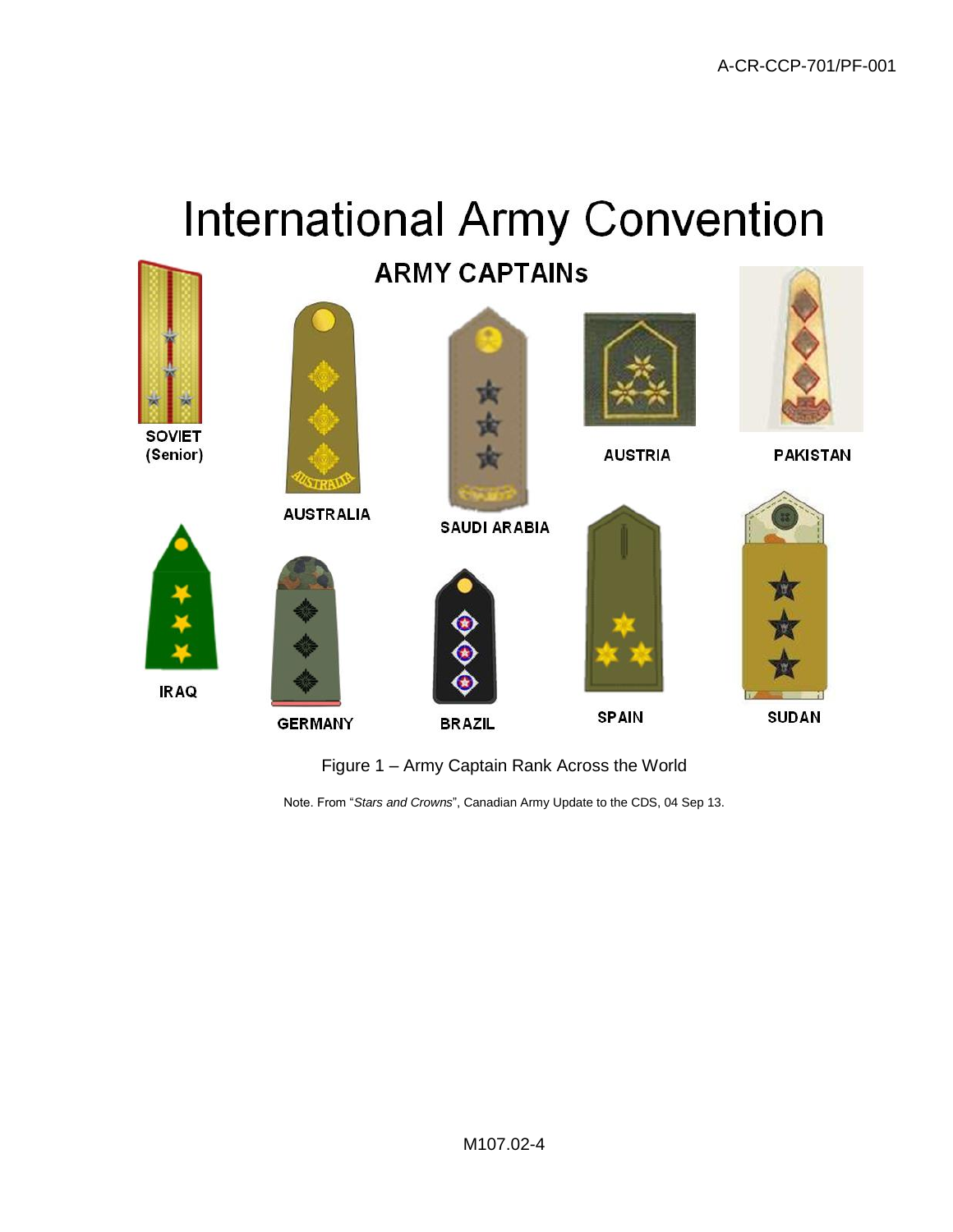## **FIVE EYES COMMUNITY ARMY MAJORs**



### Figure 2 – Army Major Rank in the Five Eyes Community

Note. From "*Stars and Crowns*", Canadian Army Update to the CDS, 04 Sep 13.

## **International Army Convention**



Figure 3 – Army Major Rank Across the World

Note. From "*Stars and Crowns*", Canadian Army Update to the CDS, 04 Sep 13.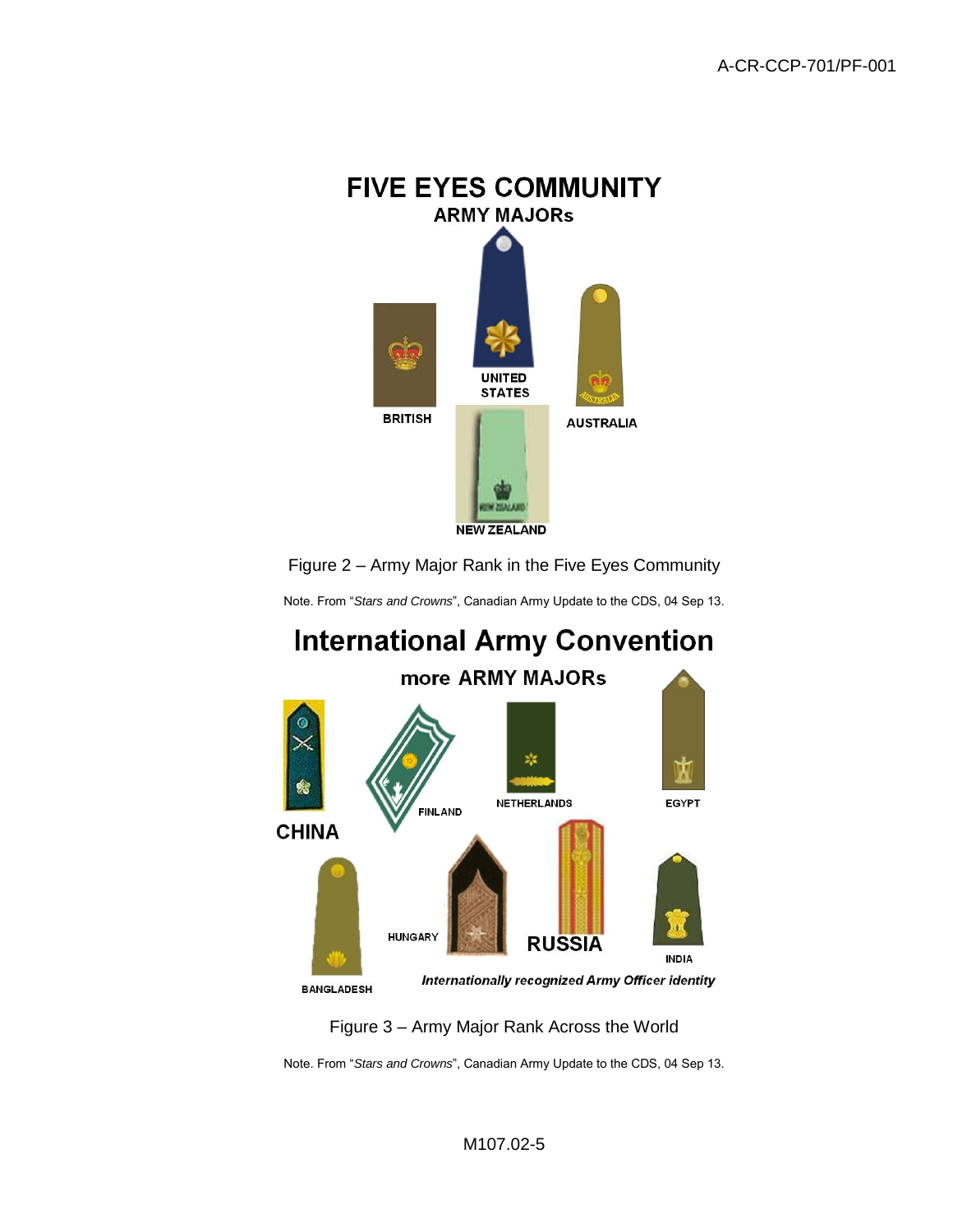### **OFFICER RANKS IN THE CANADIAN ARMY**

| <b>Categories</b>       | <b>Ranks</b>              |
|-------------------------|---------------------------|
| Subordinate officers*   | Officer-cadet (OCdt)      |
| <b>Junior Officers</b>  | Second-lieutenant (2Lt)   |
|                         | Lieutenant (Lt)           |
|                         | Captain (Capt)            |
| <b>Senior Officers</b>  | Major (Maj)               |
|                         | Lieutenant-Colonel (LCol) |
|                         | Colonel (Col)             |
| <b>General Officers</b> | Brigadier-General (BGen)  |
|                         | Major-General (MGen)      |
|                         | Lieutenant-general (LGen) |
|                         | General (Gen)             |

Officer ranks in the Canadian Army are divided into 4 categories:

**\*Subordinate Officer.** Subordinate officers are addressed as "Sir" or "Ma'am" by [NCMs,](http://en.wikipedia.org/wiki/Non-commissioned_members) and by rank and name by superior officers. As subordinate officers do not hold commissions they are not required to be saluted.



Figure 4 – Subordinate Officer Rank

Note. From *Canadian Army,* by National Defence and the Canadian Armed Forces, 2014. Retrieved from http://www.forces.gc.ca/en/honourshistory-badges-insignia/rank-army.page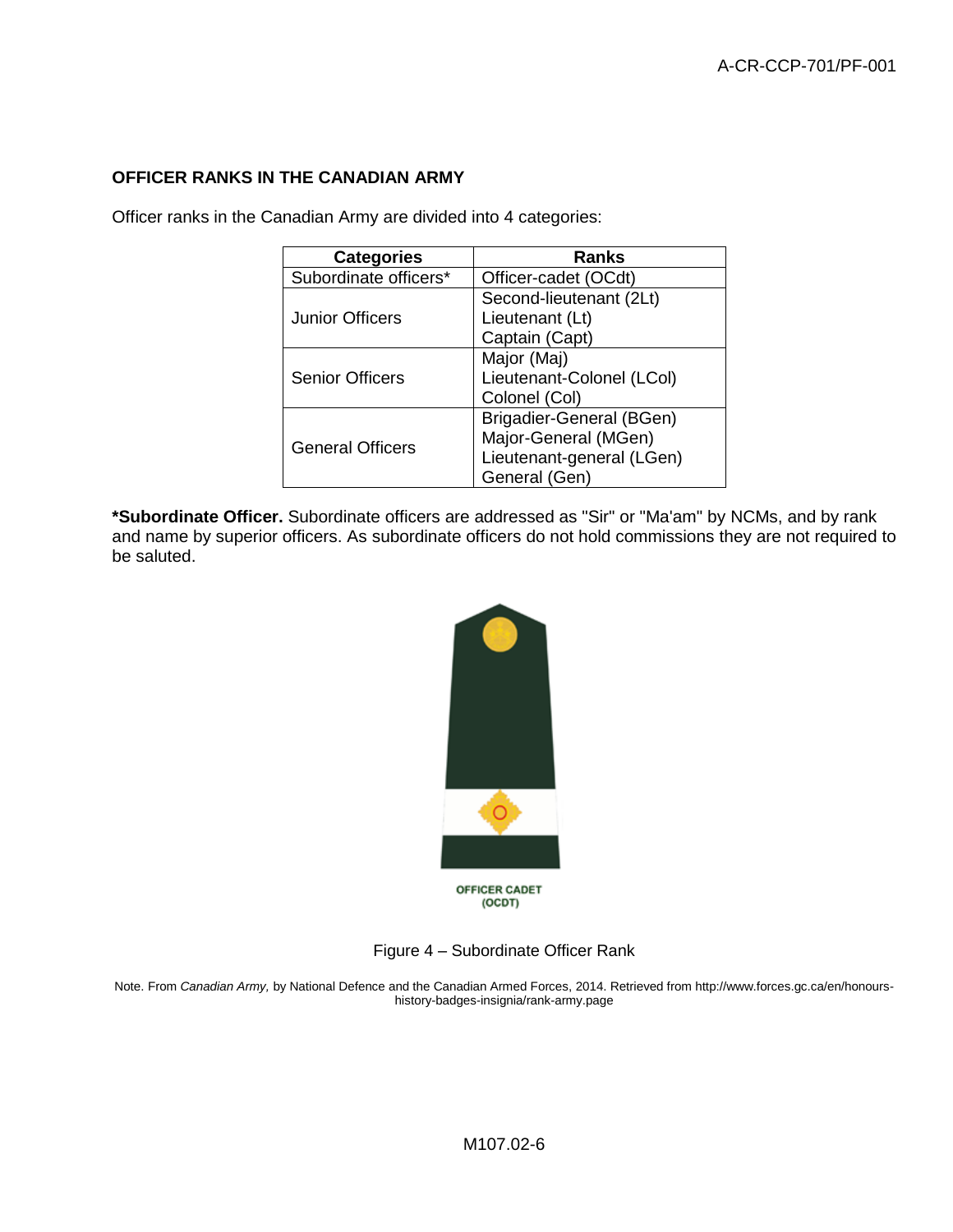

 $(2LT)$ 

(CAPT)

Figure 5 – Junior Officer Ranks

Note. From *Canadian Army,* by National Defence and the Canadian Armed Forces, 2014. Retrieved from http://www.forces.gc.ca/en/honourshistory-badges-insignia/rank-army.page





Note. From *Canadian Army,* by National Defence and the Canadian Armed Forces, 2014. Retrieved from http://www.forces.gc.ca/en/honourshistory-badges-insignia/rank-army.page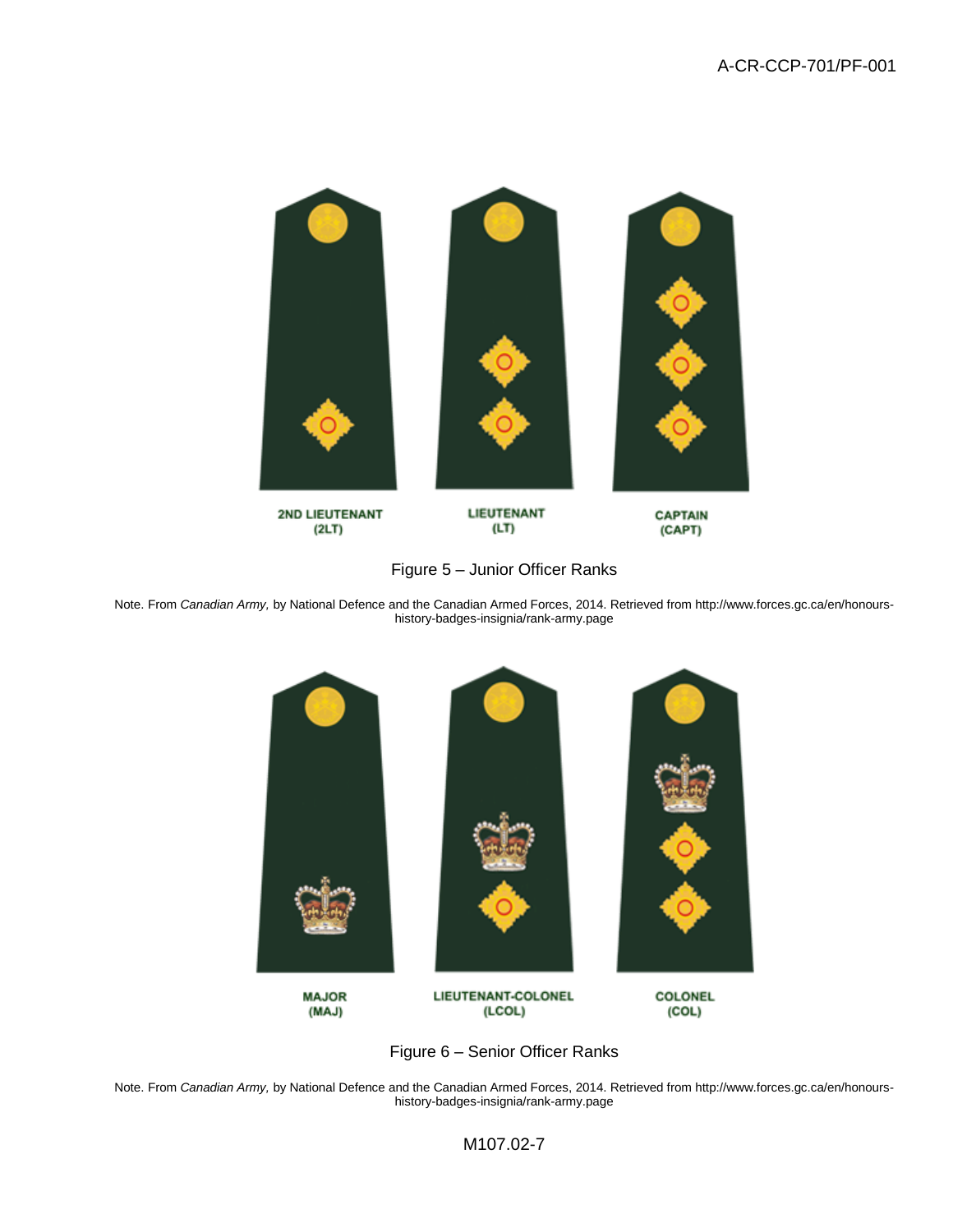

### Figure 7 – General Officer Ranks

Note. From Canadian Army, by National Defence and the Canadian Armed Forces, 2015. Retrieved from http://www.forces.gc.ca/en/honourshistory-badges-insignia/rank-army.page

Warrant Officer and Major Ranks. On the slip-on for the Canadian disruptive pattern (CADPAT), the WO rank will be larger and centred while the Maj rank will be smaller and on the lower part of it.



Figure 5 – Petty Officer 1<sup>st</sup> Class (Royal Canadian Navy), Warrant Officer (Canadian Army), Warrant Officer (Royal Canadian Air Force) and Major Ranks

Note. From *Restoring Canadian Army Identity SITREP 05,* by Canadian Army, 28 Jul 14.

### **COLOUR BORDERS ON RANK INSIGNIA**

On some uniforms, the rank insignias will have a colour border. The colour will vary based on the Corps or Branch, as detailed in Figure 6.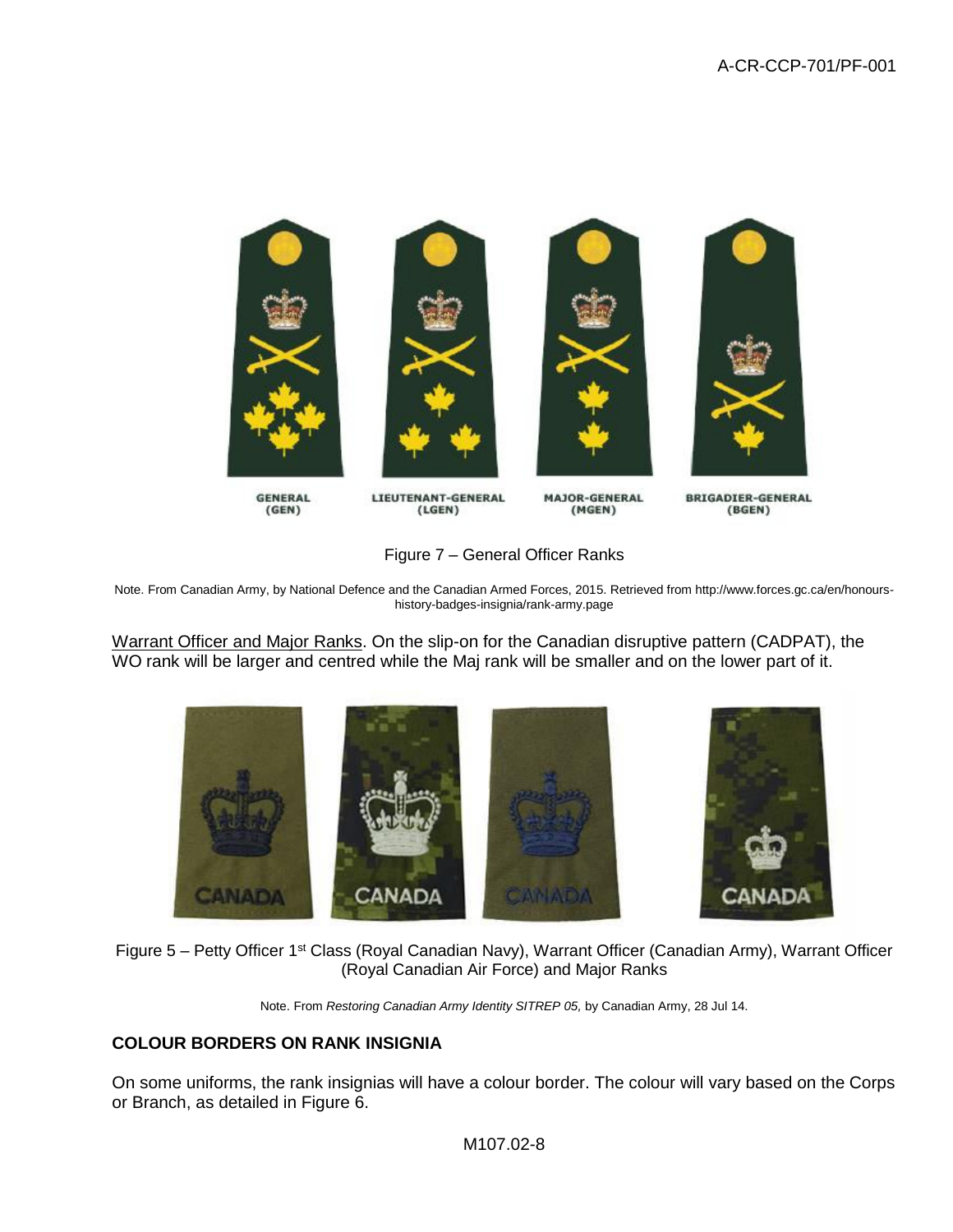

Figure 6 – Colour Borders on Rank insignia

1 – Generals, Colonels, Royal Canadian Artillery, Logistics, Military Police *(red);* 2 – Royal Canadian Armoured Corps (cavalry gold)*;* 3 – Royal Canadian Engineers, Royal Canadian Corps of Signals, Royal Canadian Electrical and Mechanical Engineers *(blue);* 4 – Royal Canadian Infantry Corps, General List *(scarlett);* 5 et 6 – Rifles / voltigeurs *(dark green))(red – Queens' Own Rifles of Canada);* 7 - Chaplains *(purple);* 8 - Medical *(dull cherry);*9 - Dental *(emerald green);* 10 - Intelligence *(green).*

Remarque. Tiré de *Rétablissement de l'identité de l'armée canadienne RAPSIT 03*, par Armée canadienne, 12 décembre 2013.

Conduct an activity where cadets have to apply their knowledge of Army officer ranks.

### **CONFIRMATION OF TEACHING POINT 2**

### **QUESTIONS:**

- Q1. What are the senior officer ranks?
- Q2. What differentiates the ranks of a MGen and a LGen?
- Q3. What rank is assigned the status of subordinate officer?

### **ANTICIPATED ANSWERS**

- A1. Maj, LCol and Col.
- A2. MGen has a pip while the LGen has a crown.
- A3. OCdt.

### **END OF LESSON CONFIRMATION**

### **QUESTIONS:**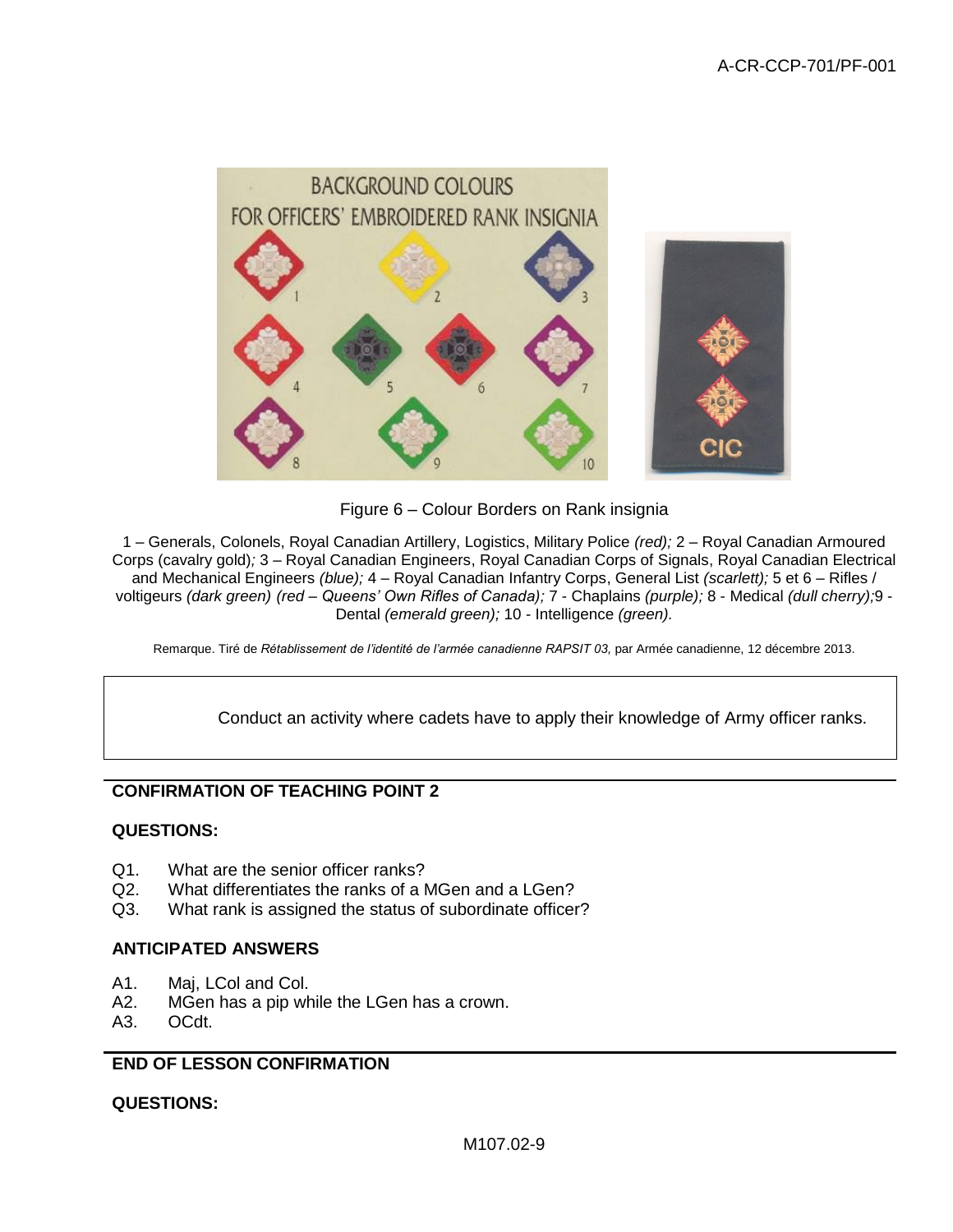- Q1. What is the most senior rank in the cadet NCM structure?
- Q2. What rank has three chevrons with a maple leaf?
- Q3. Name the officer ranks in order, starting with the one that has the least seniority.
- Q4. Name the cadet ranks in order, starting with the one that has the least seniority.

### **ANTICIPATED ANSWERS:**

- A1. CWO.
- A2. Sgt.
- A3. Private (Pte), Corporal (Cpl), Master Corporal (MCpl), Sergeant (Sgt), Warrant Officer (WO), Master Warrant Officer (MWO), and Chief Warrant Officer (CWO).
- A4. Officer-cadet (OCdt), Second-lieutenant (2Lt), Lieutenant (Lt), Captain (Capt), Major (Maj), Lieutenant-Colonel (LCol), Colonel (Col), Brigadier-General (BGen), Major-General (MGen), Lieutenant-general (LGen), and General (Gen).

### **CONCLUSION**

### **METHOD OF EVALUATION**

Nil.

### **CLOSING STATEMENT**

Being able to identify the ranks of RCAC and CA members will allow cadets to interact more effectively with the members of each organization.

### **INSTRUCTOR NOTES / REMARKS**

Nil.

### **REFERENCES**

National Defence and the Canadian Armed Forces. (2014). *Canadian Army*. Retrieved from: http://www.forces.gc.ca/en/honours-history-badges-insignia/rank-army.page?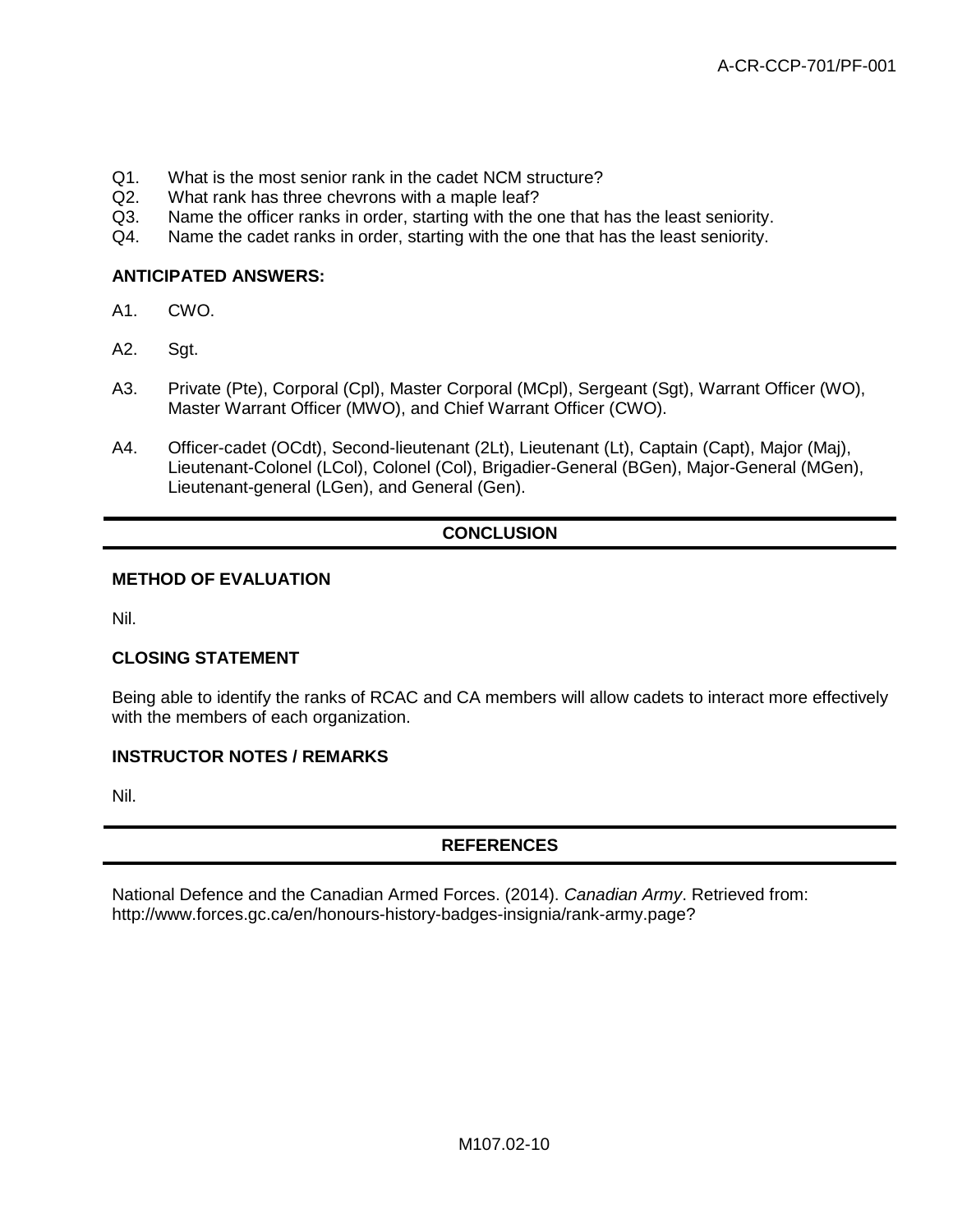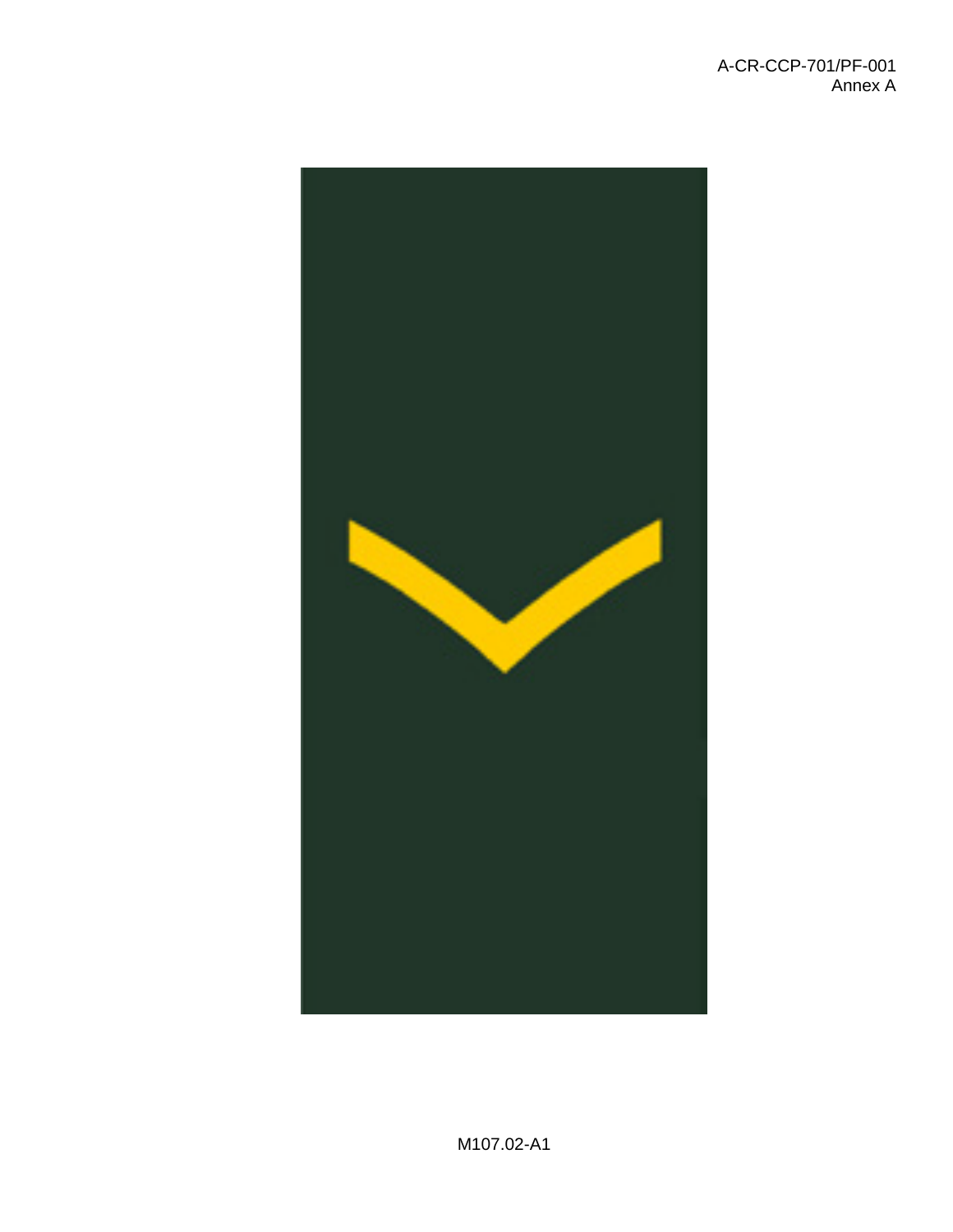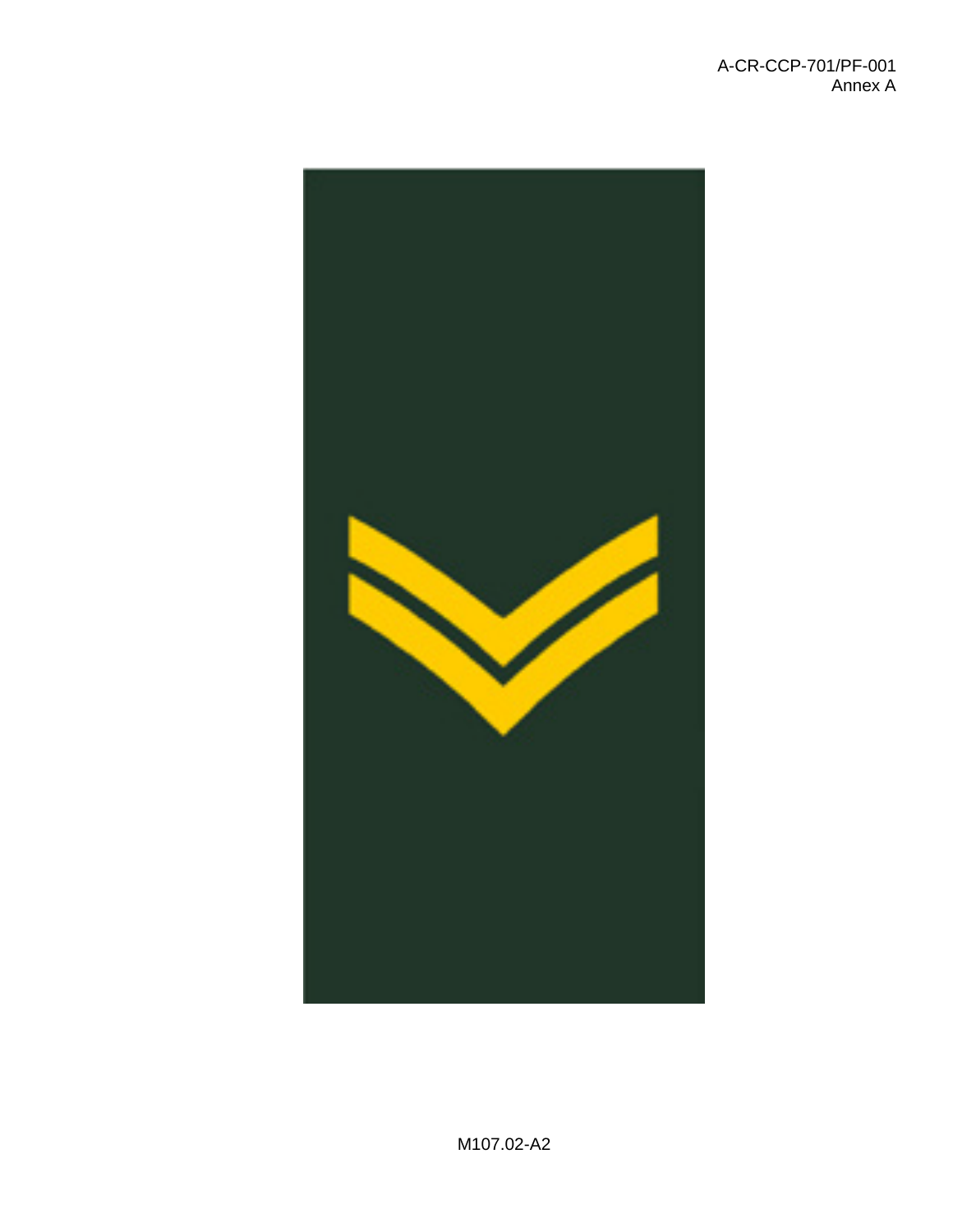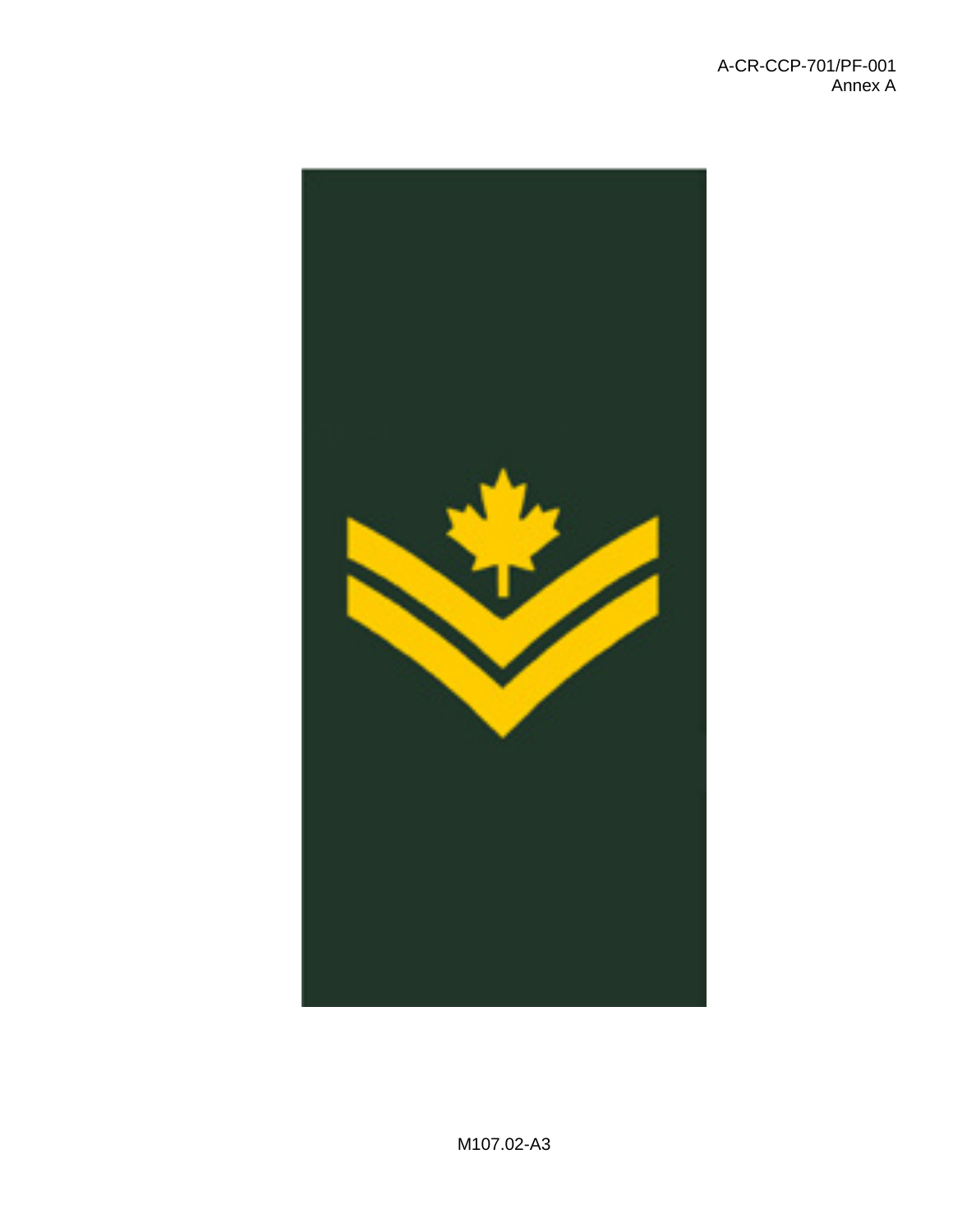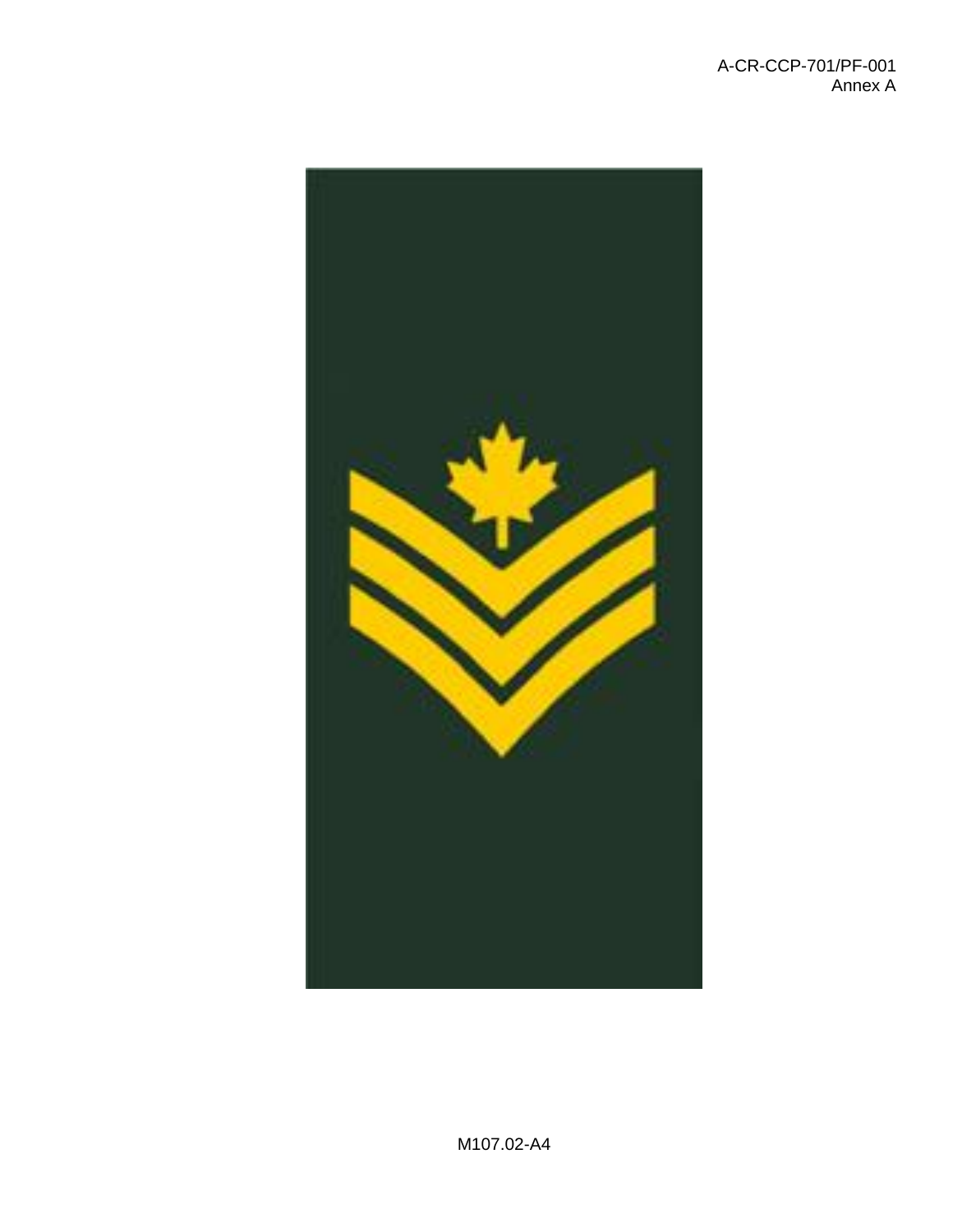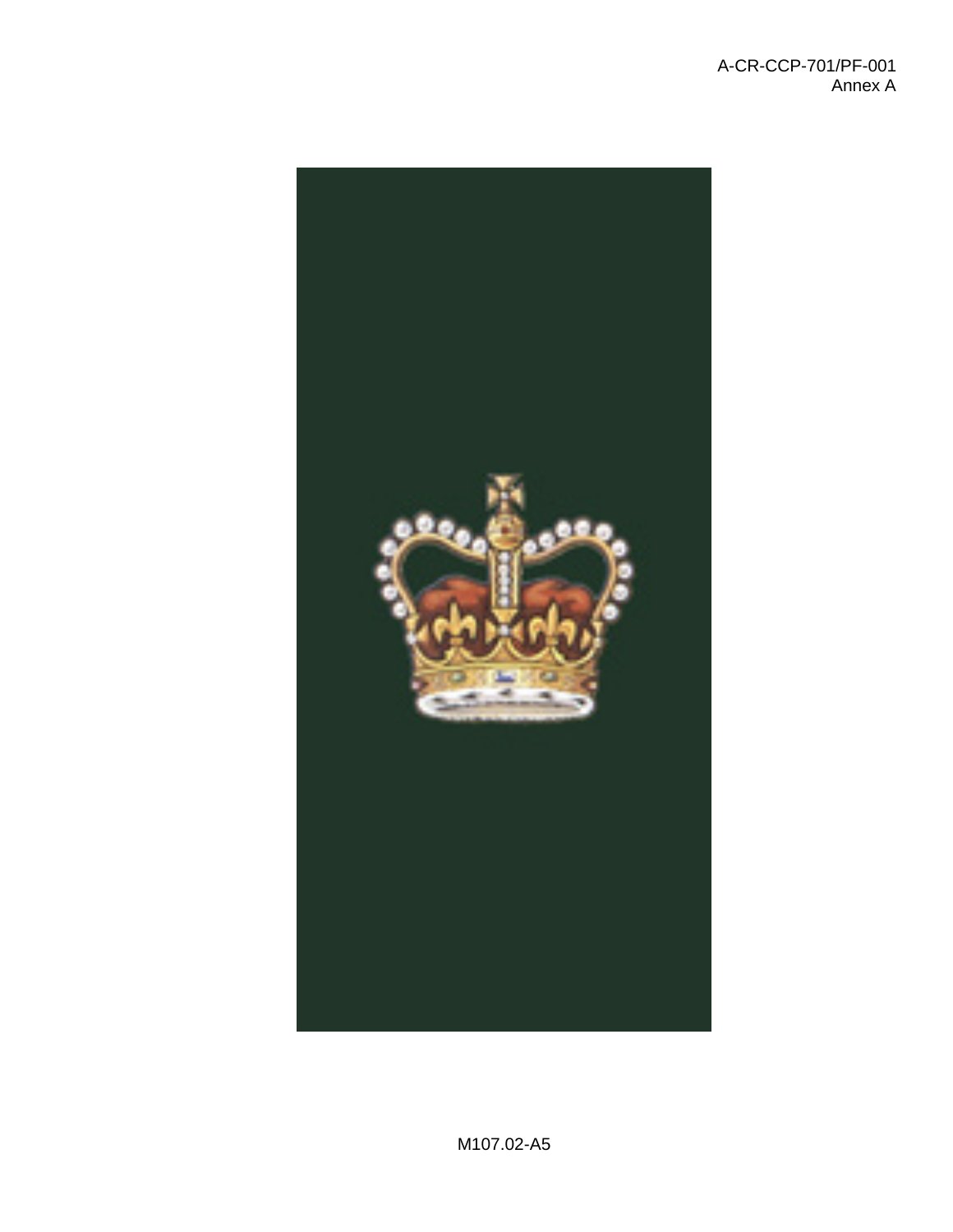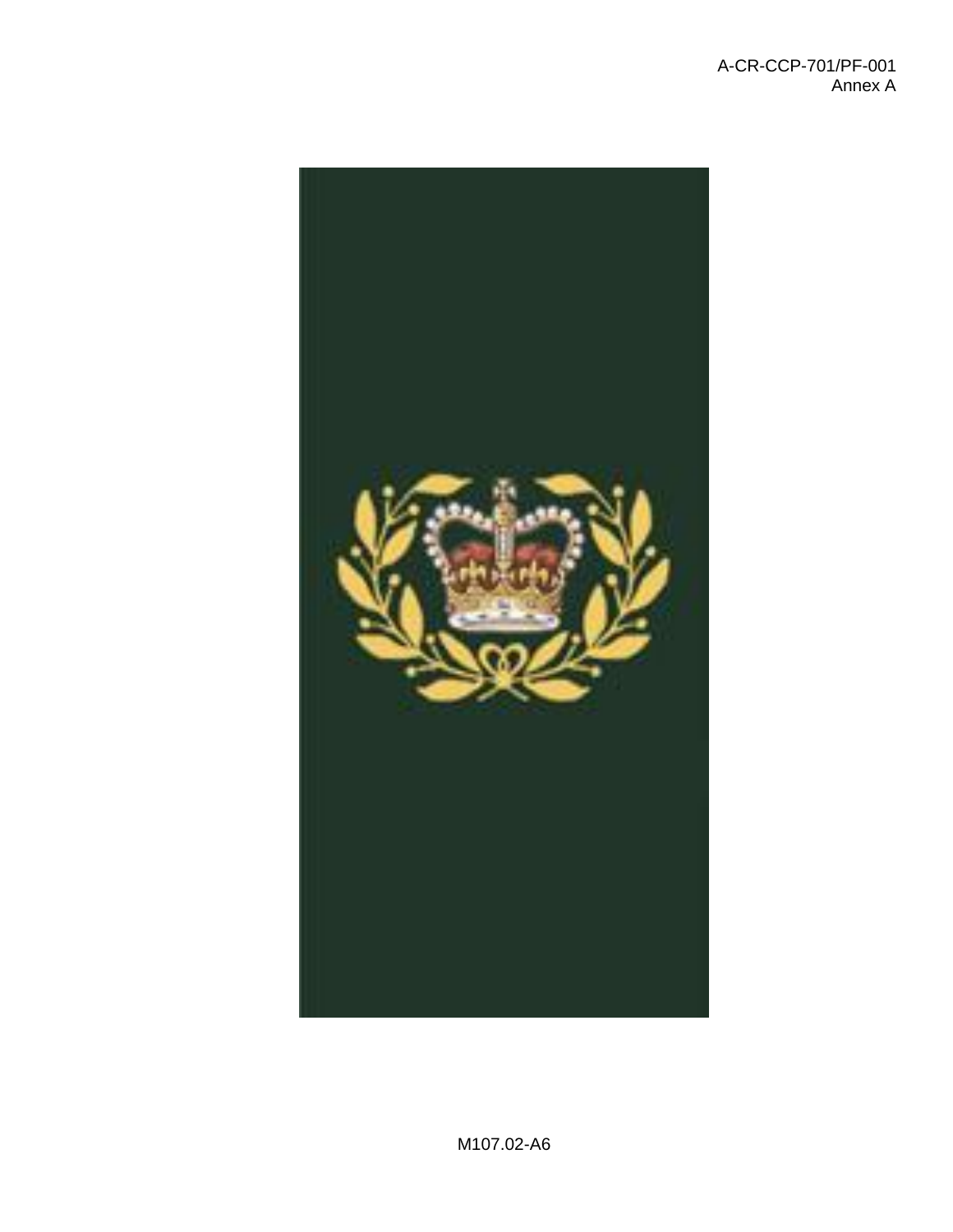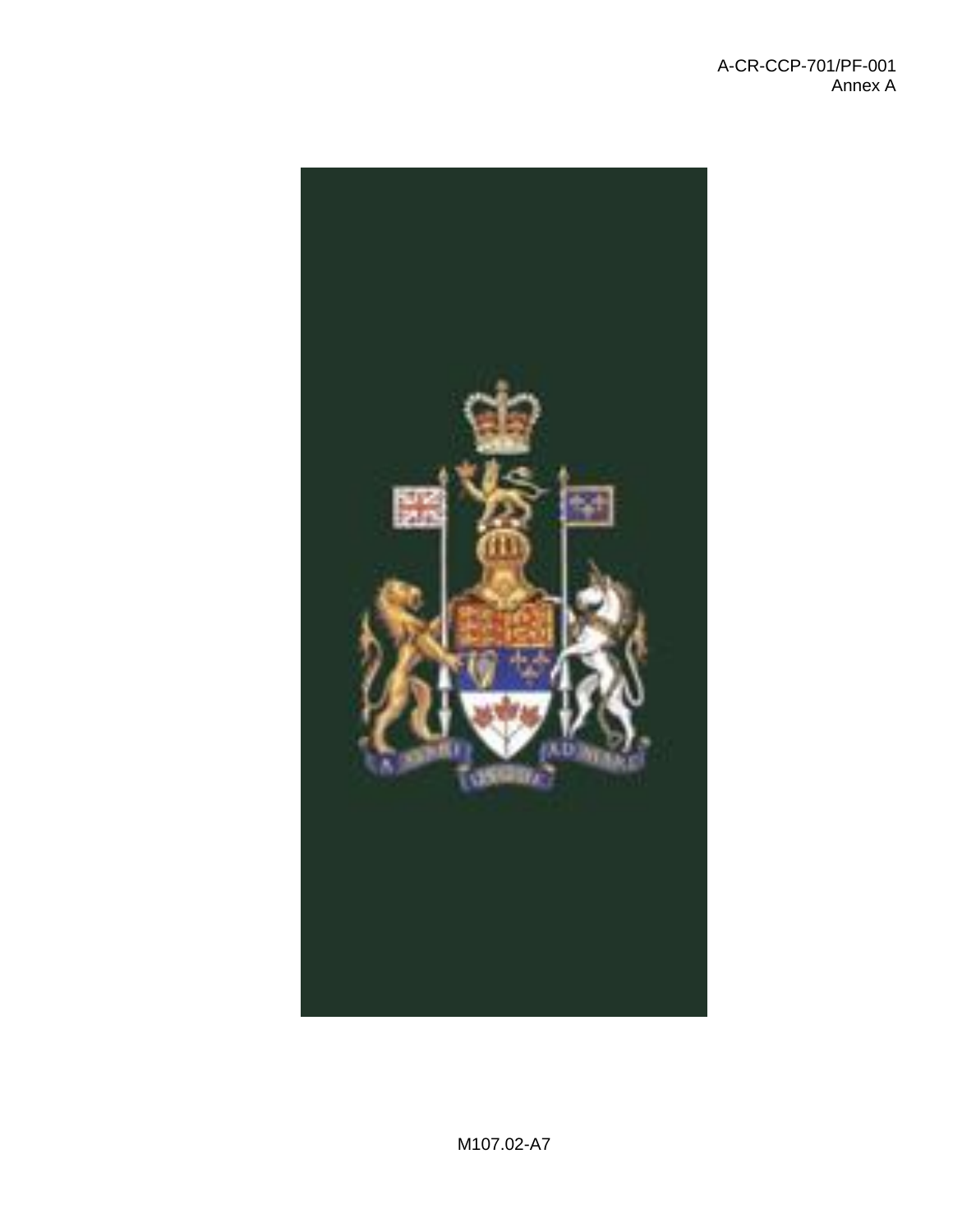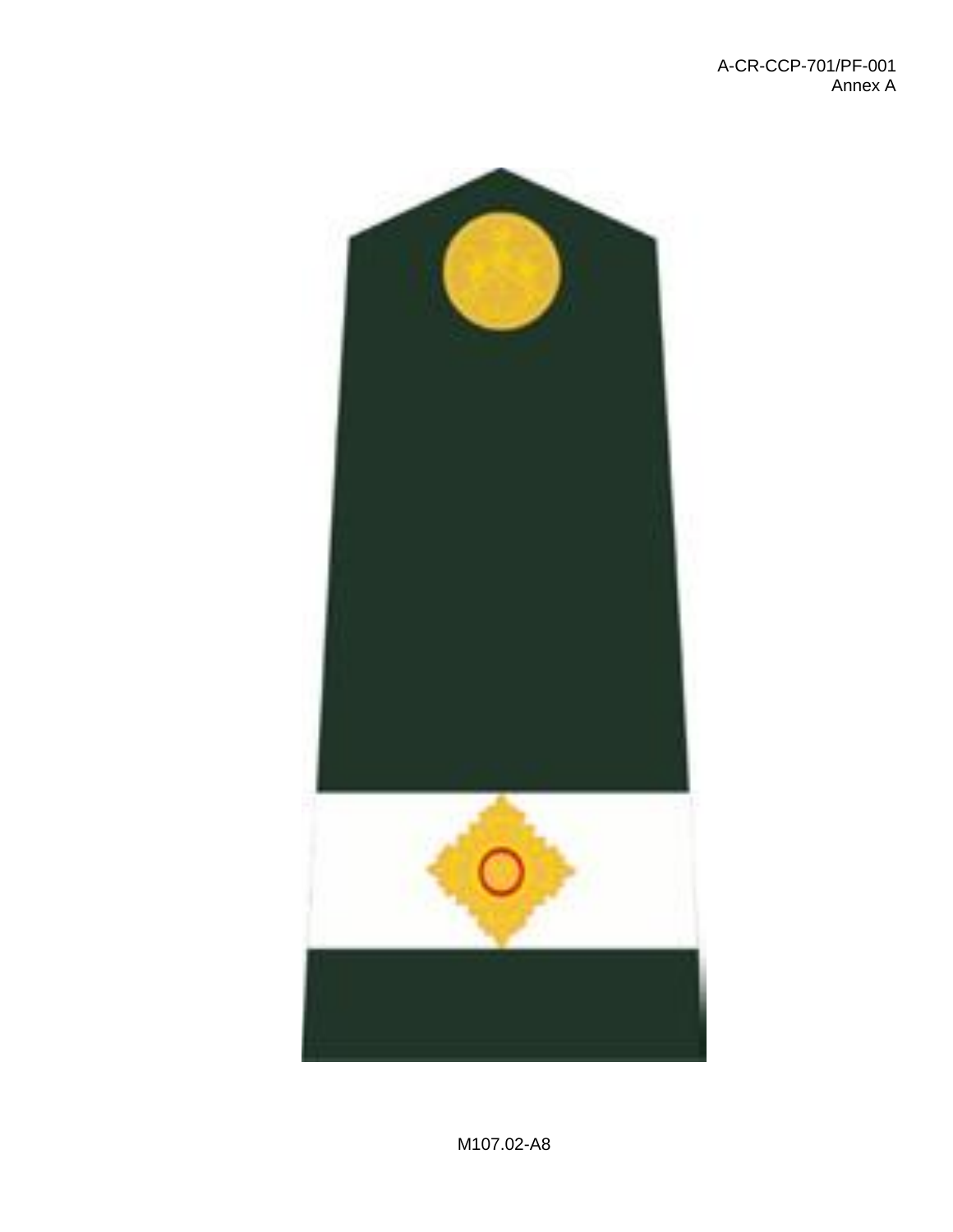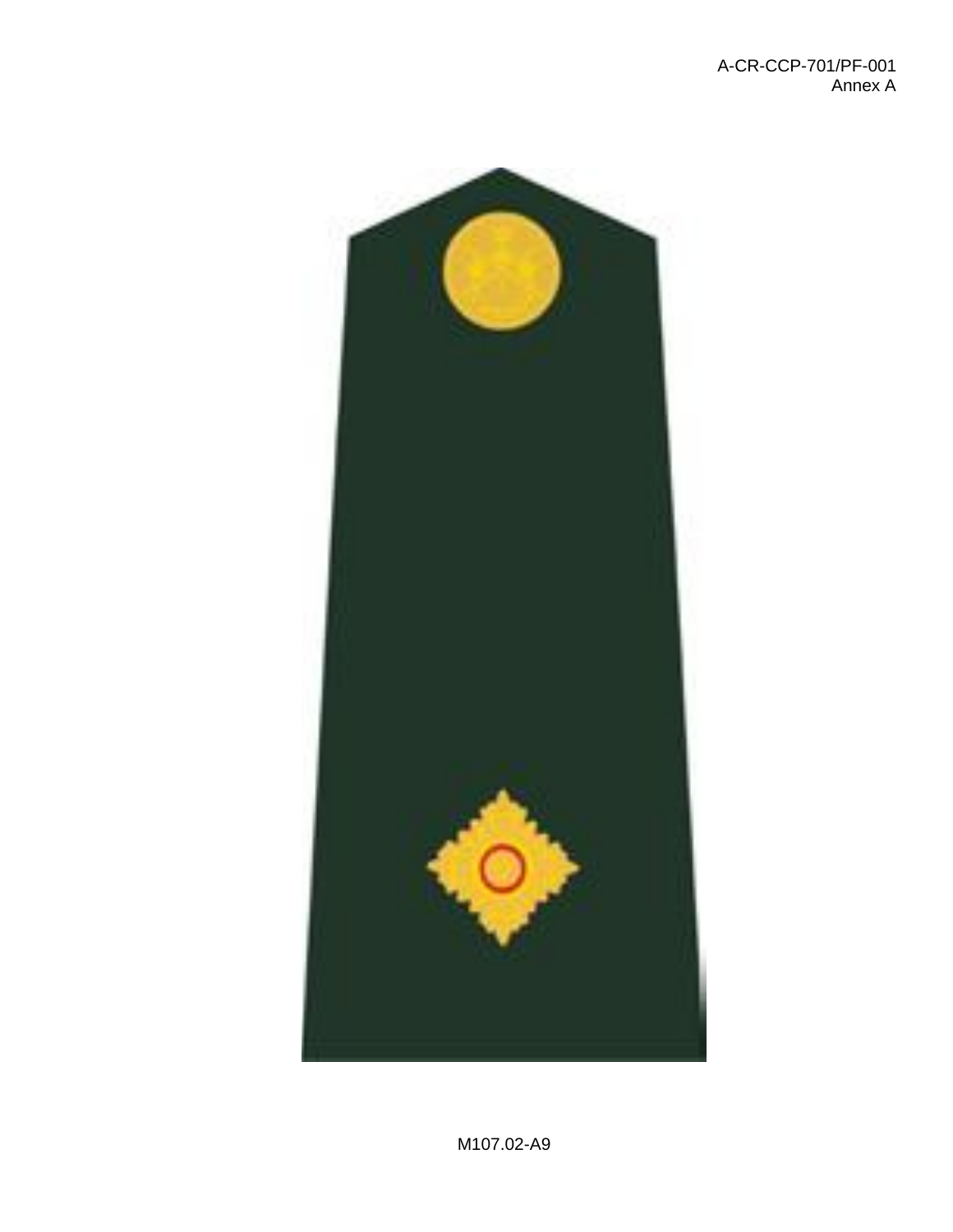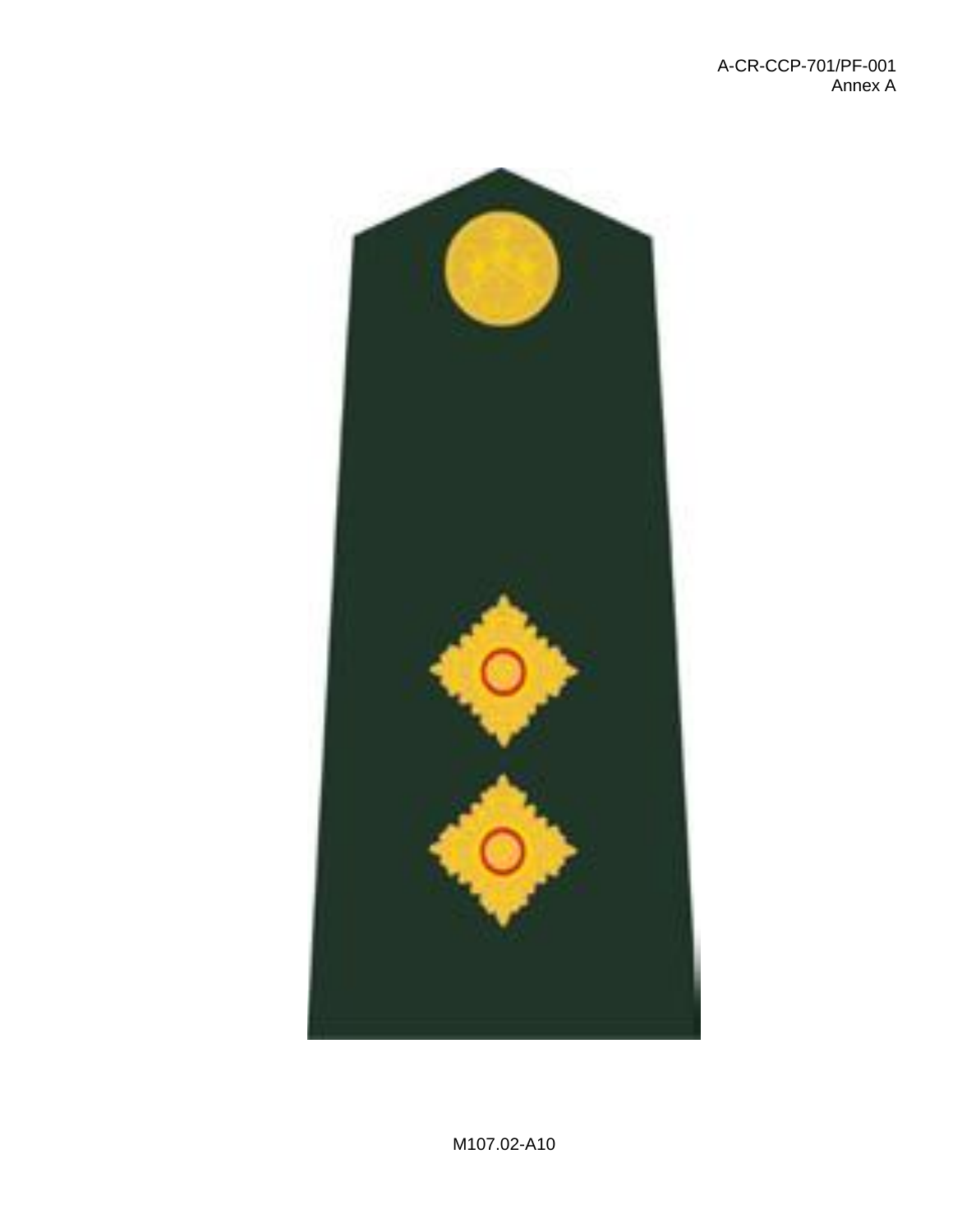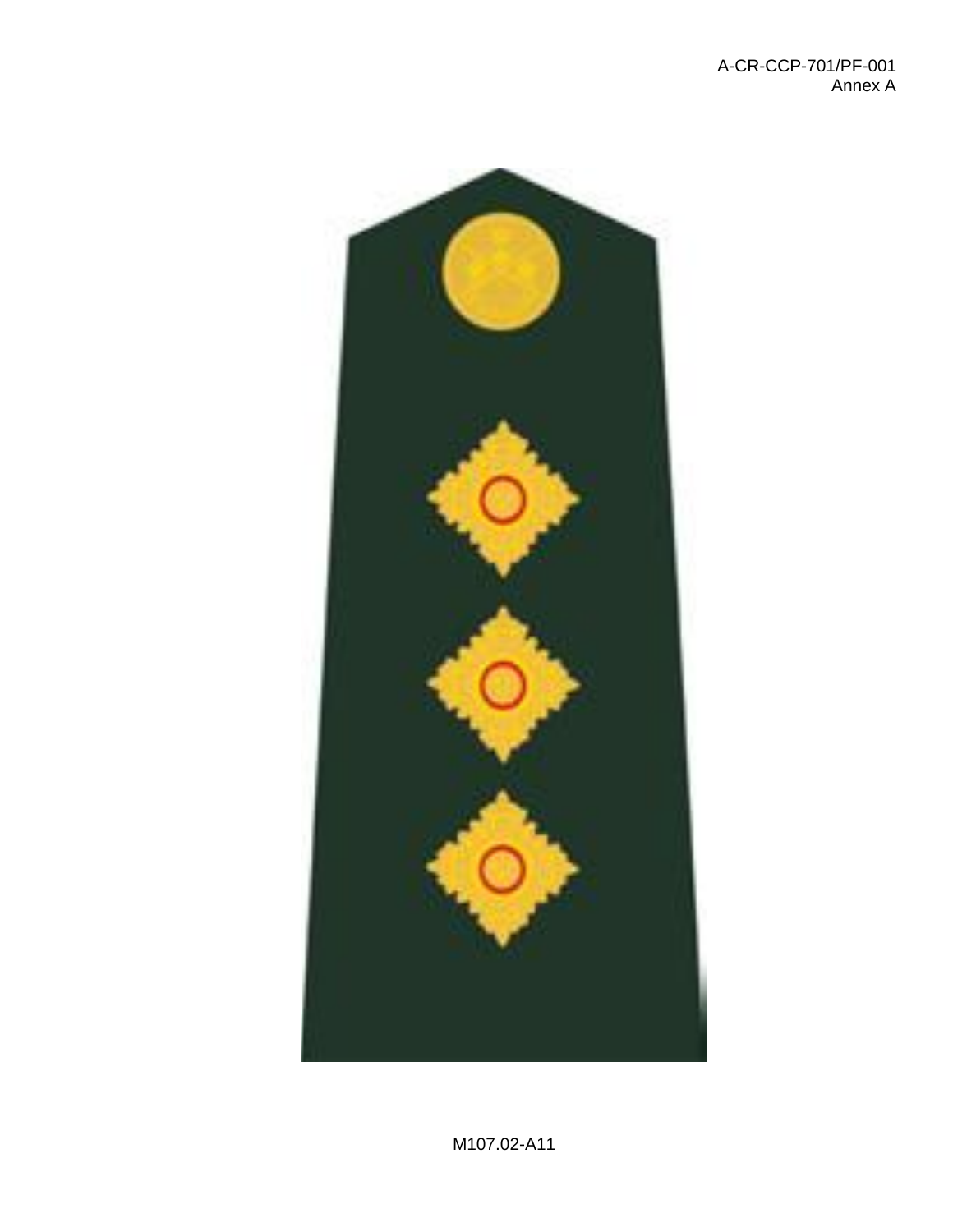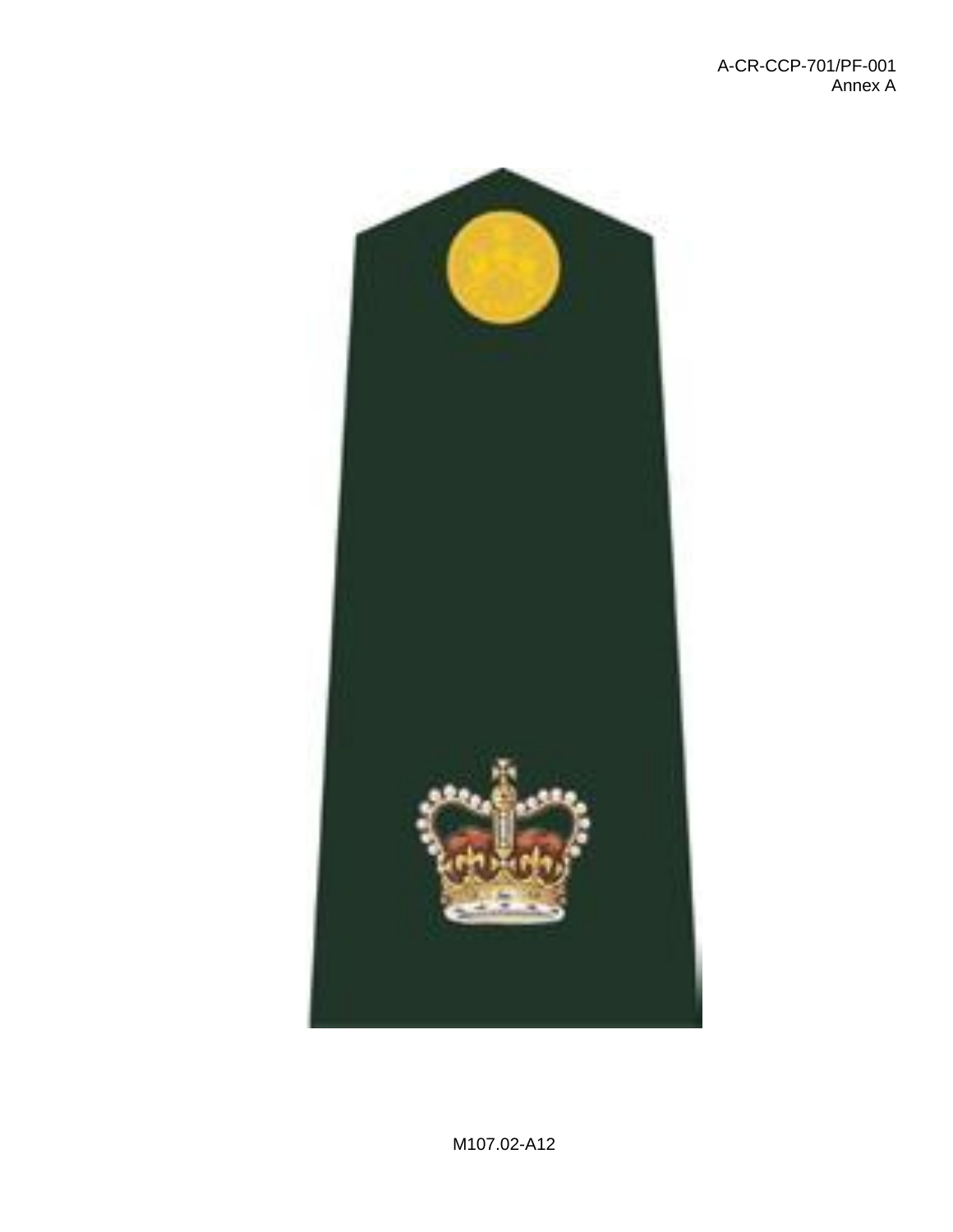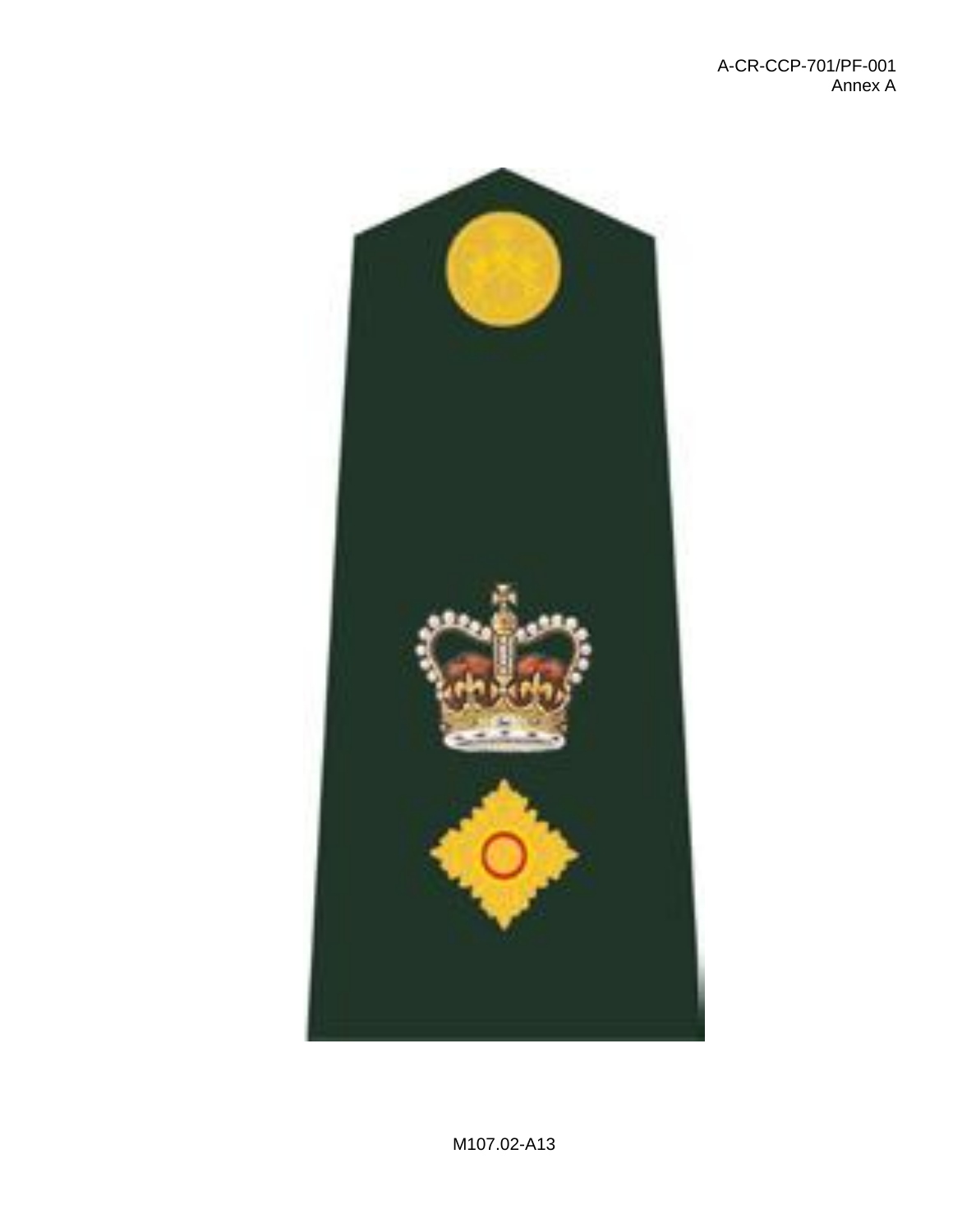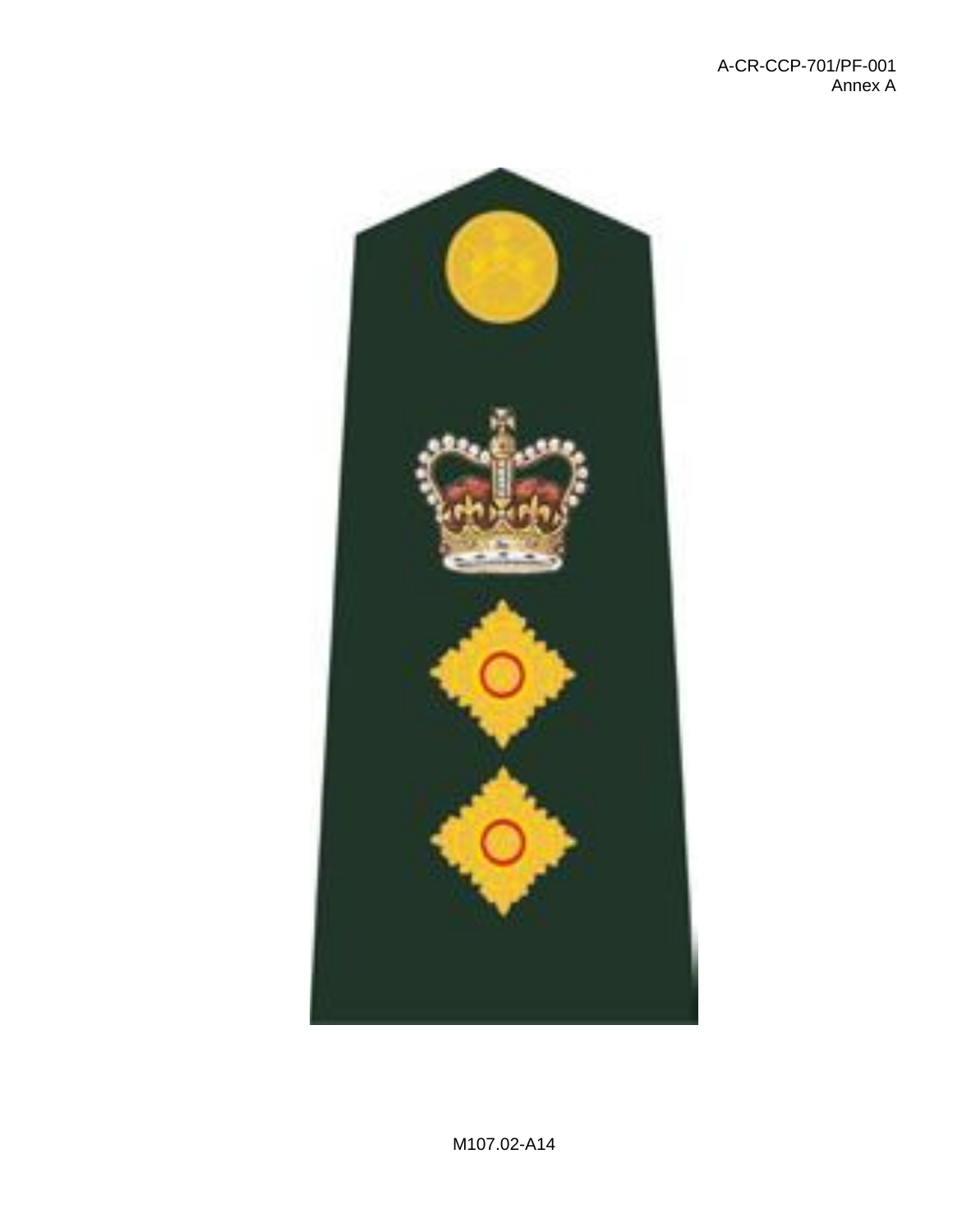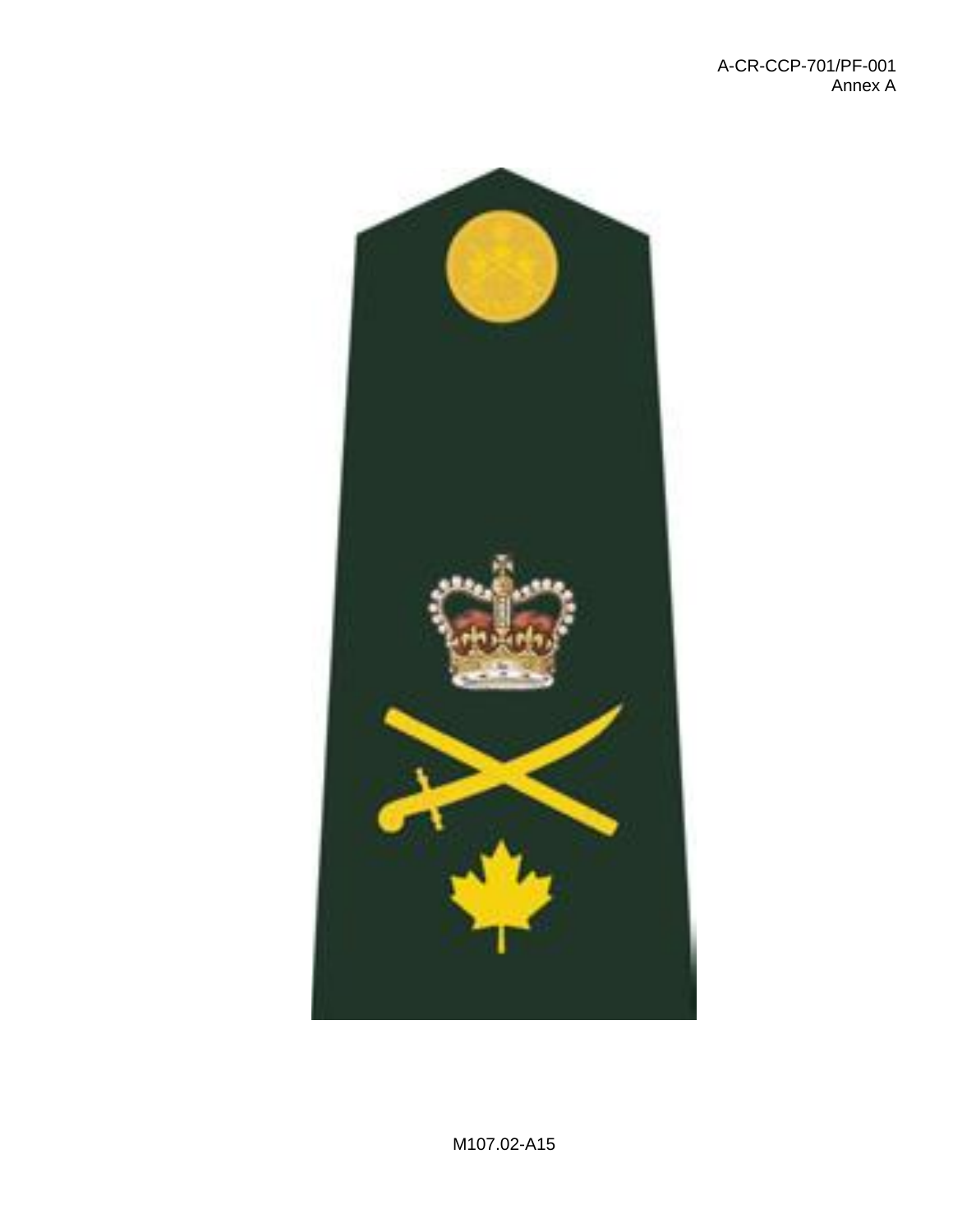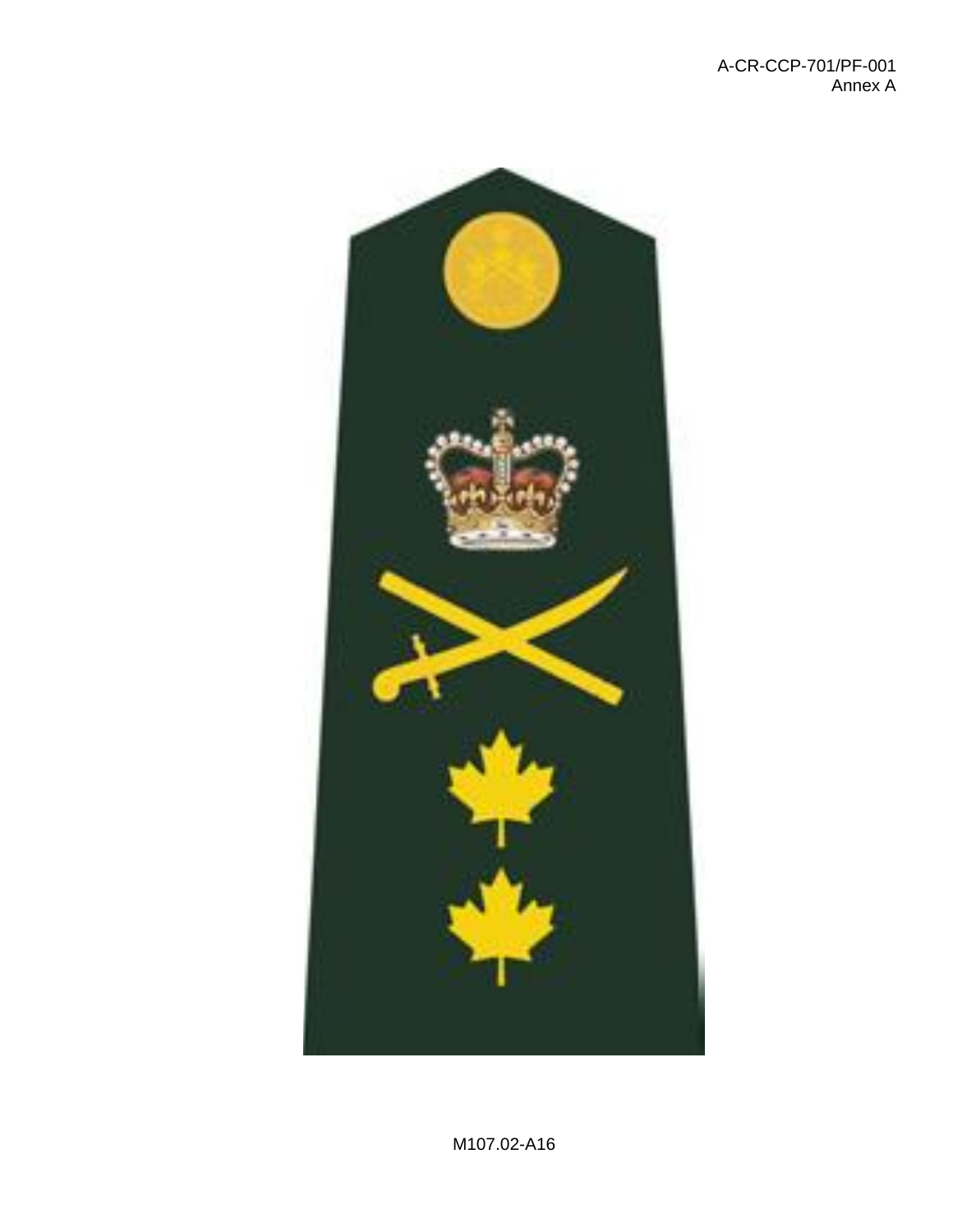